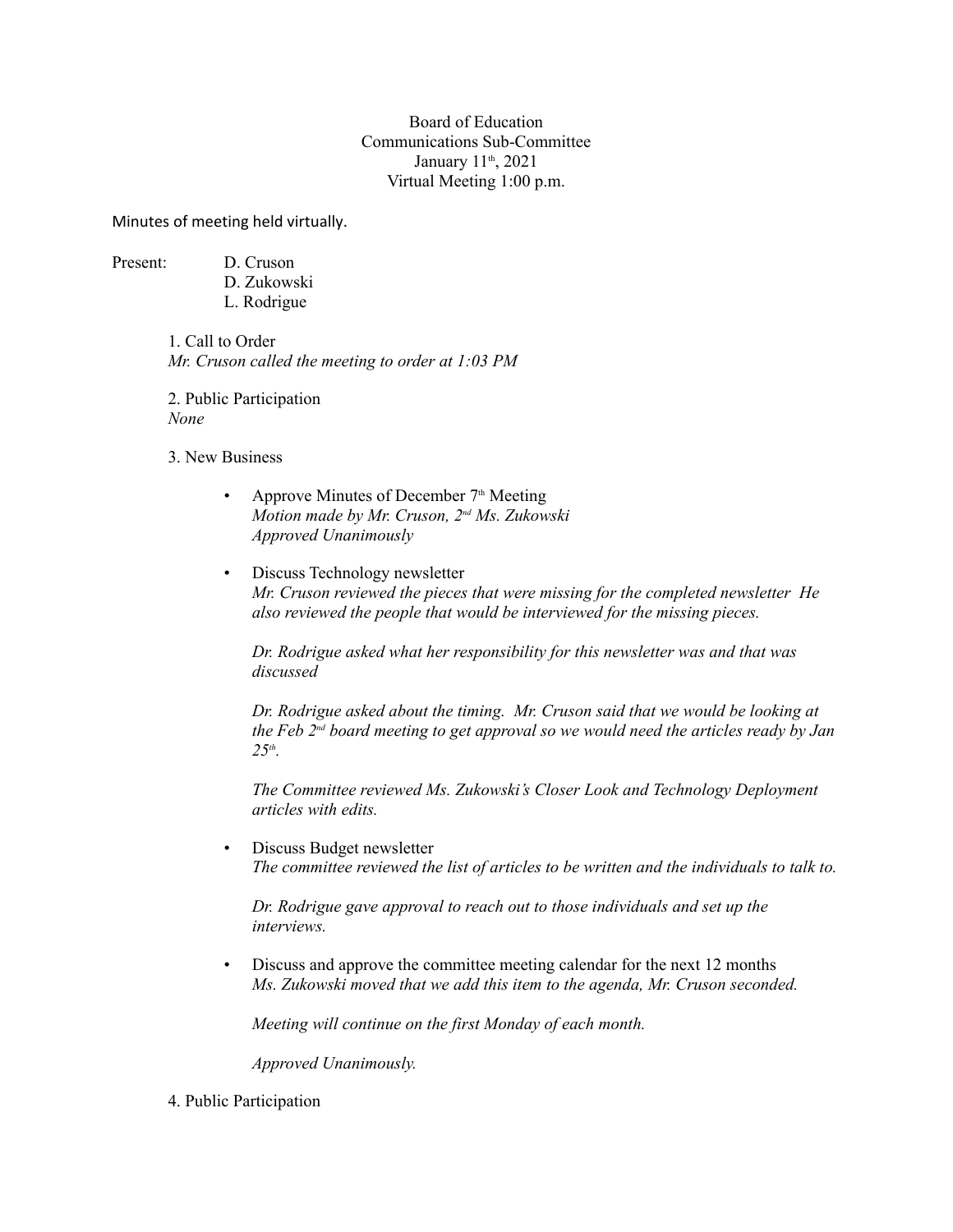*None*

5. Adjournment *Motion made by Mr. Cruson, 2nd Ms. Zukowski. Approved Unanimously. Adjourned at 2:08 PM*

Respectfully submitted:

 Daniel Cruson Jr. Chair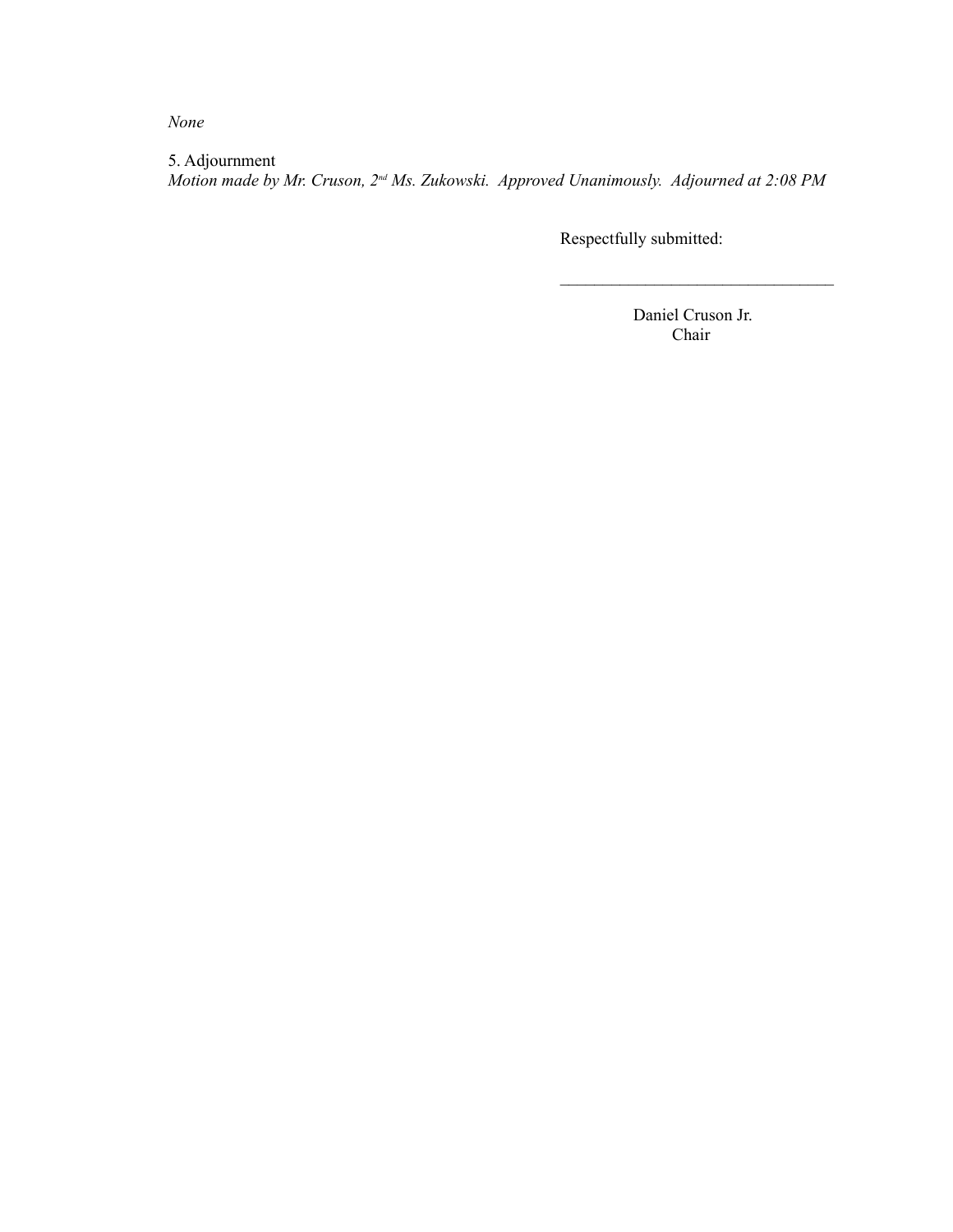# **Newtown Board of Education**

Communications Sub-Committee

2021 Meeting Schedule

February 1<sup>st</sup>, 2021 @ 1 PM March 1<sup>st</sup>, 2021 @ 1 PM April  $5<sup>th</sup>$ , 2021  $\overset{\sim}{\omega}$  1 PM May  $3^{rd}$ , 2021 @ 1 PM June 7<sup>th</sup>, 2021 @ 1 PM July  $5^{\text{th}}$ , 2021  $\overset{\sim}{\omega}$  1 PM August  $2^{nd}$ , 2021 @ 1 PM September 6<sup>th</sup>, 2021 @ 1 PM October  $4<sup>th</sup>$ , 2021  $\omega$  1 PM November 1<sup>st</sup>, 2021 @ 1 PM December 6<sup>th</sup>, 2021 @ 1 PM January 3rd, 2022 @ 1 PM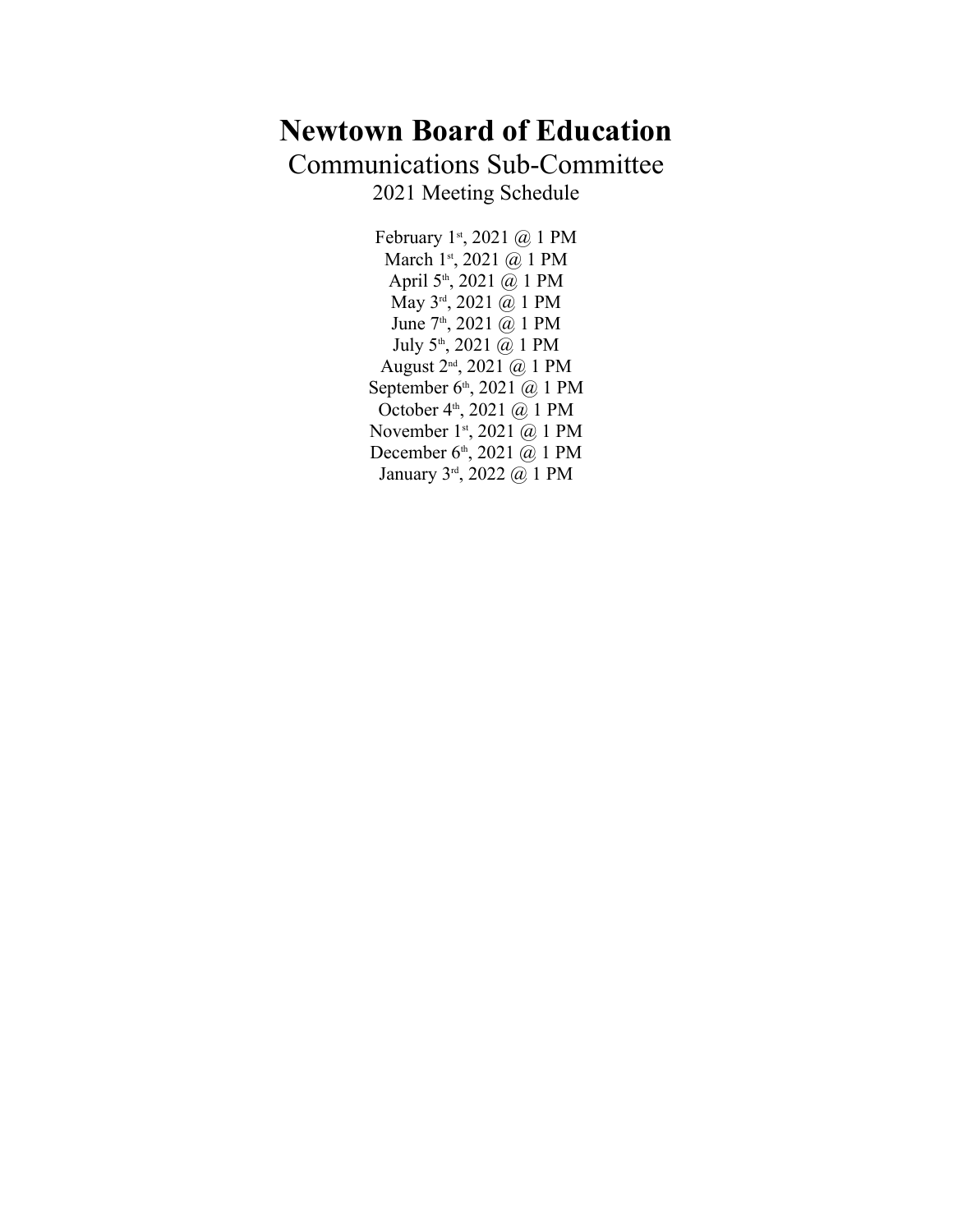#### **Technology Deployment (Draft)**

A lot has happened since we first reported on the district's "One Device per Student" plan in April 2020 (available at: <https://www.newtown.k12.ct.us/BoardofEducationNewsletters>). The rigors of distance learning have not only challenged our staff and students, but also the technology used to deliver the curriculum. While the overall plan remains the same, many of the details have changed. This article will revisit the discussion and broaden it to include the district's additional use of devices.

# **"One Device per Student" Update**

The April 2020 article described a district plan with the goal of providing access to Chromebooks for every student in grades 2-8 and providing dedicated Chromebooks to ninth graders thereafter to use for the remainder of their time with the district. As of the 2023-2024 school year, the plan provided that every student from grade 2-12 would have one-to-one

access to a device, either within the classroom or as assigned to the individual student. The overall deployment plan back then was to provide less powerful devices to the earlier grades, assuming younger students would not need the more costly higher-level capabilities that the older students would need. Also, the plan called for graduates to keep their devices since the devices would have minimal usability left, given that Google supported operating system upgrades for only 5 years. In addition, kindergartners and first-graders were to have access to devices when supplemental instruction was beneficial, though iPads would be used because of their simpler interface. These iPads were expected to be in-school resources and not one-to-one per student.

Today, the plan is to eventually provide all K-12 students in the district with Chromebooks that are capable of supporting the software needed for distance learning. The cheaper devices previously used in the earlier grades were not able to handle the load required for distance learning, so had to be upgraded to more powerful devices. In addition, kindergarten and firstgrade students also needed Chromebooks for more effective distance learning, and it turned out that they were able to use those devices better than expected.

The plan has also changed regarding when and how to provide students with dedicated devices. In April, the plan was to equip all ninth graders with dedicated devices in the fall of 2020 to use throughout their high school years. However, because of the need for upgraded devices for distance learning, devices were not provided to all ninth graders as stated in the April newsletter. Also, in response to concerns expressed by educational institutions about the high cost of changing devices every 5 years because of restrictions on operating system updates, Google extended its operating system support from 5 years to 8, but only for systems sold in 2020 and later. This extension meant that the devices could be recouped by the district to be used for the earlier grades as opposed to having the devices age out of the district along with the students.

The device deployment goal now is to standardize on a limited number of vendor devices that provides ease-of-use features like a 13-inch or greater display and touch-screen capability. Such uniformity helps overall management of the devices and also helps ensure the homogeneity of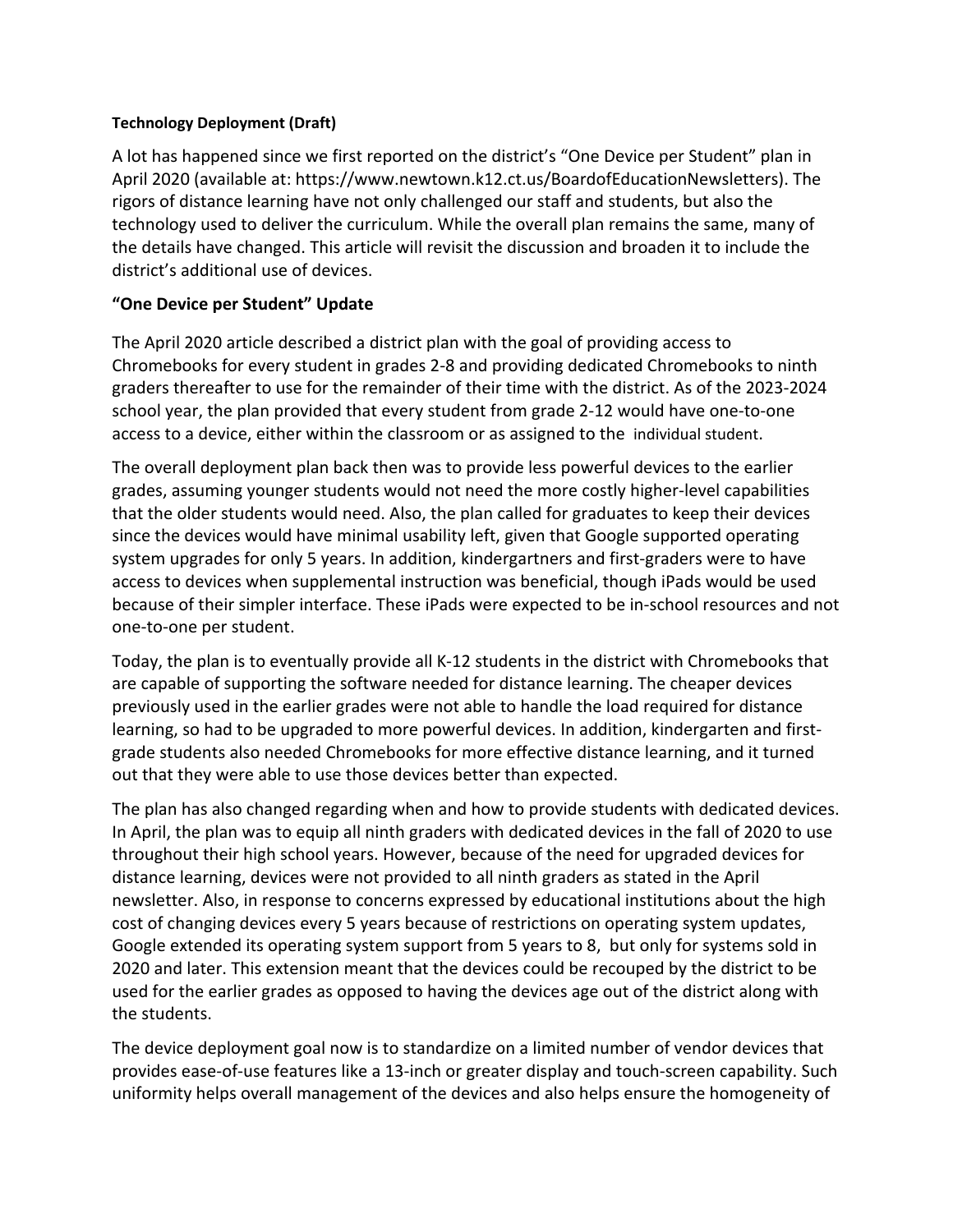devices within a classroom. The latter is important to ensure common instruction to the students within a class and allow the teacher to gain a better understanding of device use and performance. Currently Dell Chromebook is the platform of choice, though availability this year was limited due to the transition to distance learning in schools throughout the nation. As a result, some recently acquired devices were from Lenovo instead.

By the end of this school year, every K-8 student will have a device available to them. Also, because of distance learning, students in grades 9 -12 who were in need of a device have been provided one. Starting in the fall of 2021, devices will be given to all grade 9 students to use for the remainder of their time with the district. All students in the high school will have dedicated devices as of the 2024-2025 school year. Devices used in K-8 that are reaching the end of the Google support period will be replaced. For the next few years this means that devices will be replaced after 4 to 5 years. Eventually, K-8 devices will be replaced every 6-8 years. At all times, the district will also maintain a reserve of about 5% of deployed devices to ensure that devices can be provided for new students and broken devices can be replaced with limited impact to learning.

## **Other Uses and Needs**

Prior to the pandemic, every K-12 teacher had access to one device. K-8 teachers each had a multi-media teaching station equipped with a desktop computer, camera, projector, document camera, and smartboard or projecting screen in their assigned classrooms. High school teachers, who often changed classrooms from period to period, were assigned laptops that could be carried with them.

Since school opened in September 2020, teachers have sometimes had to teach in the classroom and sometimes from their homes. And, in both cases, at least some of the students have had to join from remote locations. At this time, each teacher is effectively assigned two devices. Every K-12 classroom now has a multi-media teaching station to support remote instruction within the classroom. Teachers also have a personal Chromebook to be able to teach from home when necessary. Classroom-based para-educators have also been provided with Chromebooks during the pandemic so that they would be more familiar with the Chromebook system and educational software used during lessons and so could more effectively assist the teacher and students. For the time being these allocations of devices will continue, but they will be reviewed once the schools get back to full in-person learning.

In addition to traditional classroom instruction, the district provides a series of labs and courses that use specialized devices and/or software. Now that Chromebooks are an integral part of classroom education, computer labs in K-4 have been eliminated. Class-based labs for grades 5- 8 have been refocused to emphasize added activities, including graphic design, video editing, web site development, etc., using Adobe Photoshop and Creative Cloud Suite. The students are also introduced to programming concepts and coding. The high school expands these activities by offering electives in areas like music composition, architectural design using CAD systems, software design, phone app development, and more extensive graphics and video production, for example. All of the specialized devices used in these courses are shared among participating students.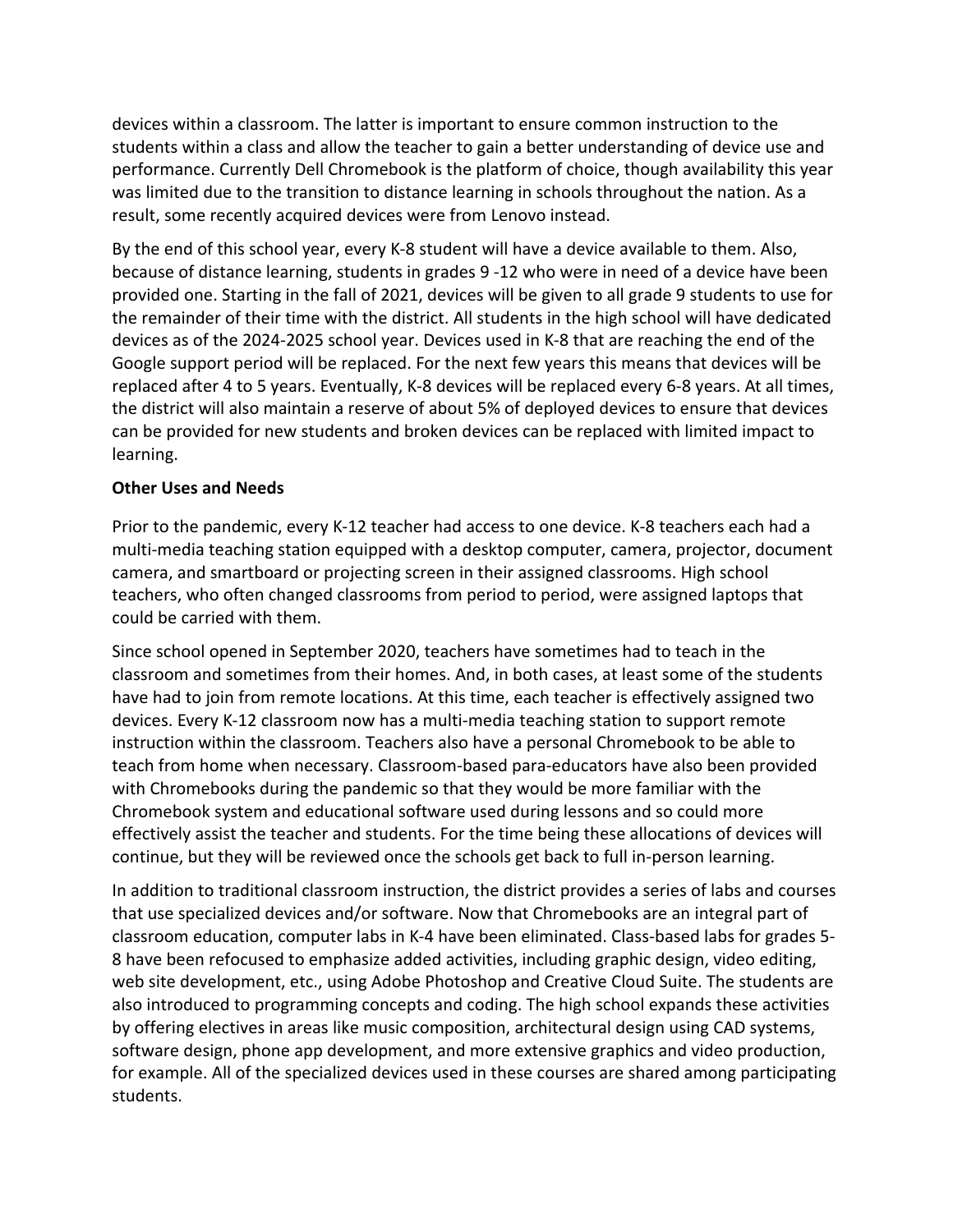Devices are also needed for administration and operations. These devices support communications needs, business operations like payroll and accounting, and facilities functions like managing maintenance and shipping. Administrators and their support staff are provided with dedicated devices. Some staff, like security personnel and custodians, share devices.

## **Technology Department**

The Newtown Public School's Technology Department objectives are to ensure that our district has the devices, communications infrastructure, and guidance needed for a vibrant and wellmanaged educational system. The department is charged with equipping teachers and students with the technology tools and infrastructure needed for an engaging and enriching educational experience. In addition, it is expected to provide a robust and secure business and communications infrastructure for our administrators to operate the district efficiently and reliably. And finally, it is a place where staff and students can go when their systems do not work as expected.

As of just a short time ago Carmella Amodeo, our Director of Technology, has decided it is time for her to step back to a part-time Software Specialist position. She leaves the department leadership having shepherded the district though the turmoil of the pandemic and honing a technology plan that supports education needed for the 21<sup>st</sup> century. Our thanks to her for all that she has done for our schools.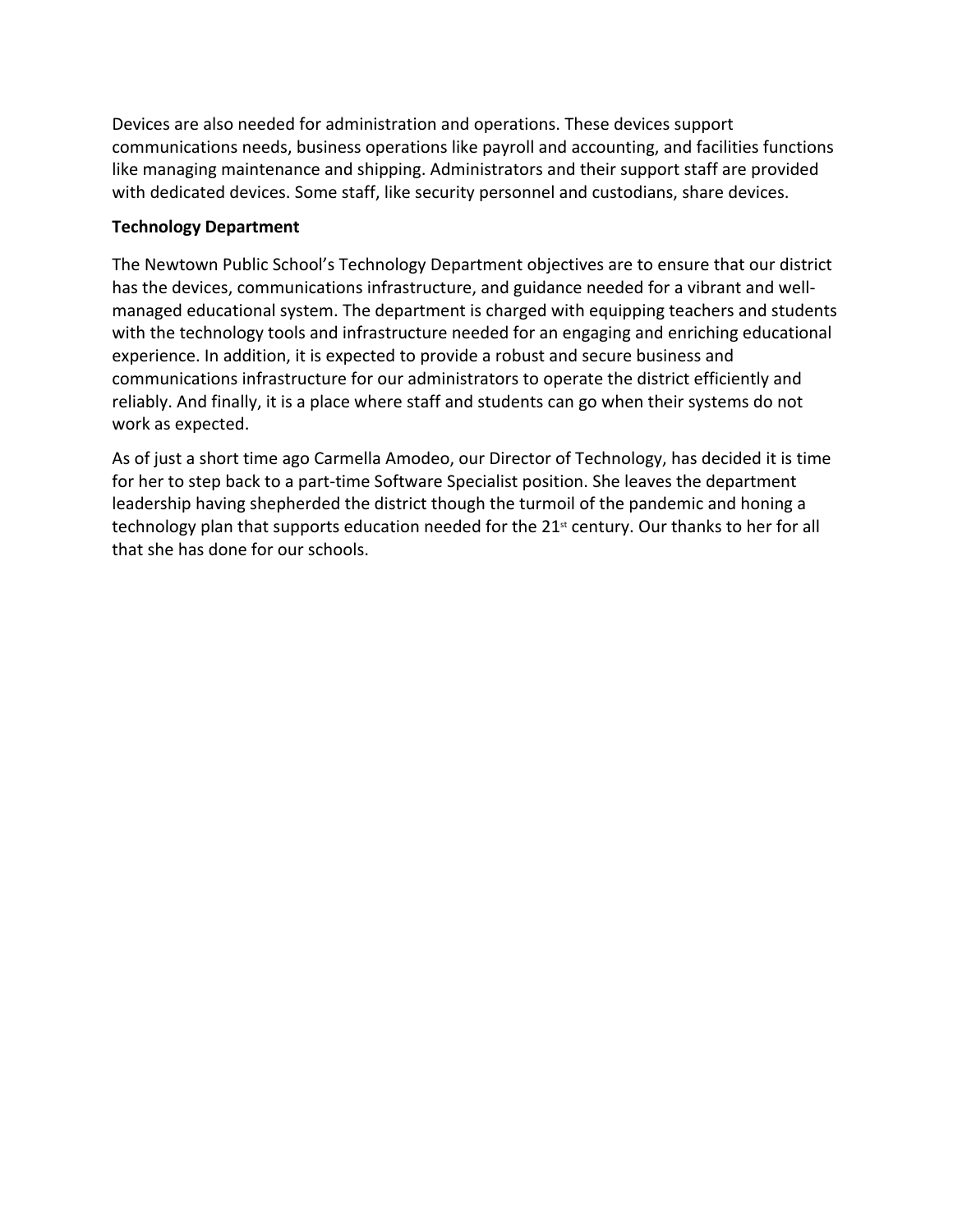#### **A Closer Look – Kelly Murphy (Draft)**

## **Please give a brief history of your time with the Newtown Public School District.**

My name is Kelly Murphy and am a Newtown Graduate! I came to teach in the Math department at the High School in 2013. I teach a range of classes to a range of abilities.

# **How has the access to computing technology changed what is taught in the classroom and how it is taught?**

The access to computers in the classroom has changed quite a bit in the few short years since I've been teaching at Newtown High School, and therefore how we use the computers in the classroom has changed. The classes I teach rely heavily on seeing interactions that functions may have on a graph. A few years ago I was introduced to an online platform that I primarily used for students who did not have access to a graphing calculator, giving students who may not have a graphing calculator at home free access to essentially the same technology. This online platform helped many students practice what we were learning in class at home as well. In the last few years, that same platform has morphed to provide full interactive lessons that can be tailored by me as the teacher to best suit the needs of my classes. The platform has interactive games that use graphed images and a "*Guess Who*" style game to force students, in a very fun interactive manner, to practice their vocabulary skills. The same platform allows for more interactivity like simulating gravity on a graph and creating a makeshift marble slide, or playing a matching game electronically instead of cutting out paper and playing that way. The platform has remained free, and has invited teachers to help work together to create interactive activities that are accessible to classrooms all around the globe, working to translate activities into many languages and adding features to support the visually impaired.

# **In what ways do you find that computing technology helps the overall teaching and learning experience?**

Other online platforms provide instantaneous, constructive, individualized feedback to each student, similar to the adaptive tests students take at the younger levels. We as a department have found a few platforms that allow us as teachers to choose a topic, set a threshold of competency and then allow each student to work at their own pace, with questions that adapt as they either master the material, or need more remedial instruction. From the student perspective they are just doing practice on the computer, which in a normal year is a nice break from working with pencil and paper. From the teacher perspective we get a very itemized readout detailing how each student is doing, which we can use in real time to approach a struggling student, or push a student who might be excelling to the next level, all without their peers knowing what is going on.

For the last few years we have used technology available to us via the Google Suite to make interactive online activities, designed to give feedback to anyone who got any question wrong. This was done, not as a math exercise, but as an exercise in teaching students how to succeed through 'failure'. Having the ability to code in to an assessment "*You might want to look more closely at your negative signs*", or "*go back*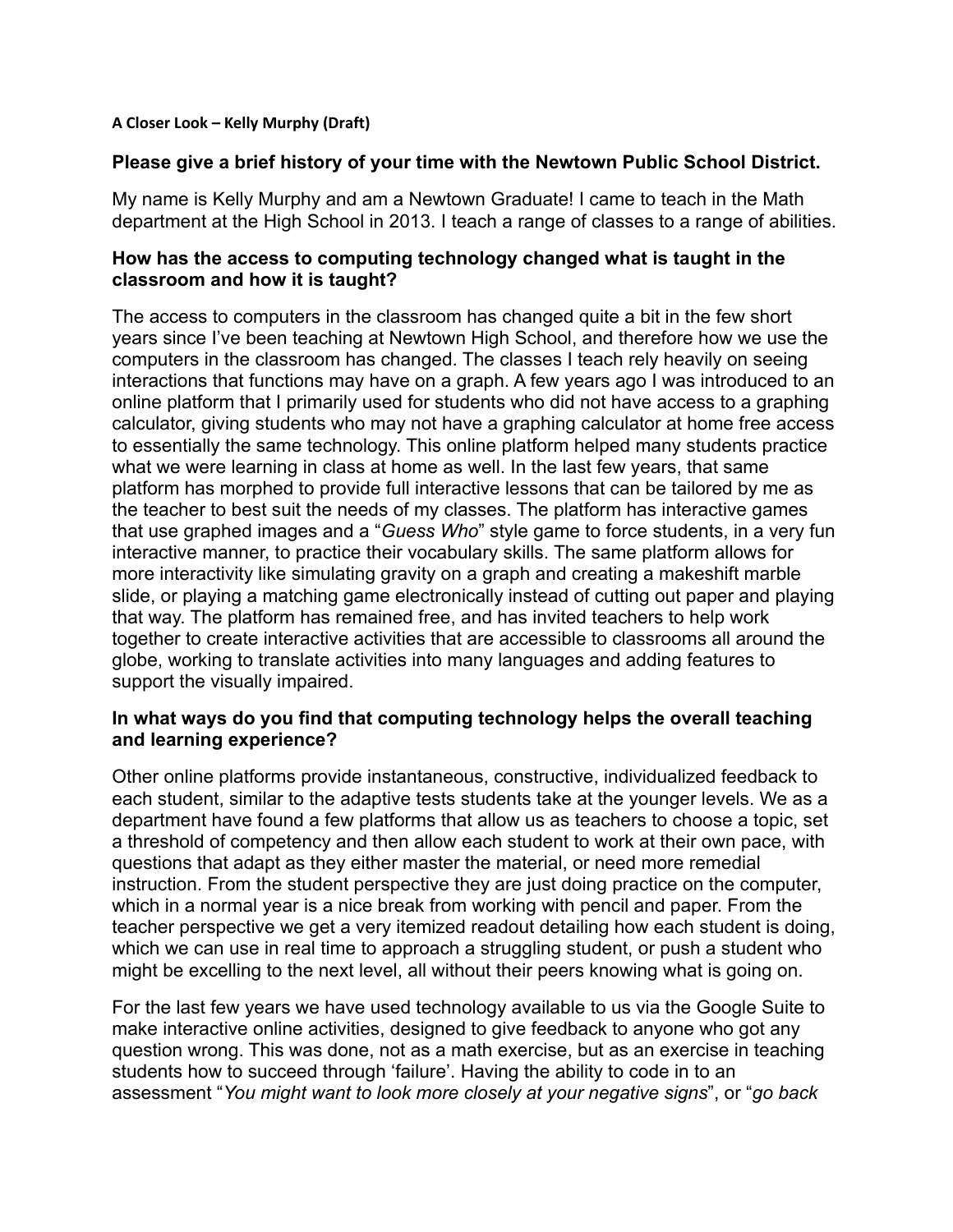*and look at the notes we took on page #*", is unique to online platforms, I can even link directly to a video, or a specific section of our electronic notes to help guide students. Using the same platform I can detect when a student is struggling based on their answer choice, and send them to a series of questions that might reroute them toward success, while other students move to the next level. Again, allowing students individualized instruction, while everyone is in the same room without bringing attention to anyone is a beautiful thing!

# **How often do students directly use a computer and what types of activities do they use it for?**

Historically, I tried to have at least 3 online interactive activities scheduled for each unit, which worked out to be one interactive activity each week. Remote learning has force me to pick up that pace in units that lend themselves nicely to more visual approaches.

# **Is there anything you have done to improve distance learning that might also enhance in-person classroom learning?**

Access to the computer both at home and in school, before remote learning allowed us as teachers to very quickly identify the needs of each student within each topic reliably. Now with remote learning, it is allowing each student to have an equal playing field, once we get over the concern of how to navigate each online platform. This year in particular, we spent quite a bit of time working with students on each of the different platforms we knew we would use, making sure they at least all had the same proficiency with the platform before asking them to do anything content related on their own. If we were planning on using videos, we spent time discussing how to learn from the example videos that the various platform providers might send us. For example, knowing we can pause a video and try a problem on our own might not be intuitive for the students.

# **As students prepare to graduate high school, do you have a sense of how students view the role that computing technology may play in their future education and careers?**

As our students move on from our schools we know they will be using more technology, in more ways than we can imagine. I think it is important for our students to see us try a new online platform and fail, and try again, or search for a different platform that gives us more of what we need. They will need to learn new things constantly through their life especially using technology, and I think our students know that. Our students have mastered remote communication, they have seen their social media platforms grow from just a platform to post, to now have the ability to chat, and call, and have a video conference. Many of our students are ready to adapt as the technology around them changes.

# **A Closer Look – Gina Cappelli (Draft)**

For this edition of "A Closer Look," we present two voices from within our classrooms that describe how technology impacts our students' everyday educational experiences in the course of normal instruction. That is, this is not about using technology to provide distance learning. Rather, it is about how technology is blended with in-person, classroom-based curriculum and instruction.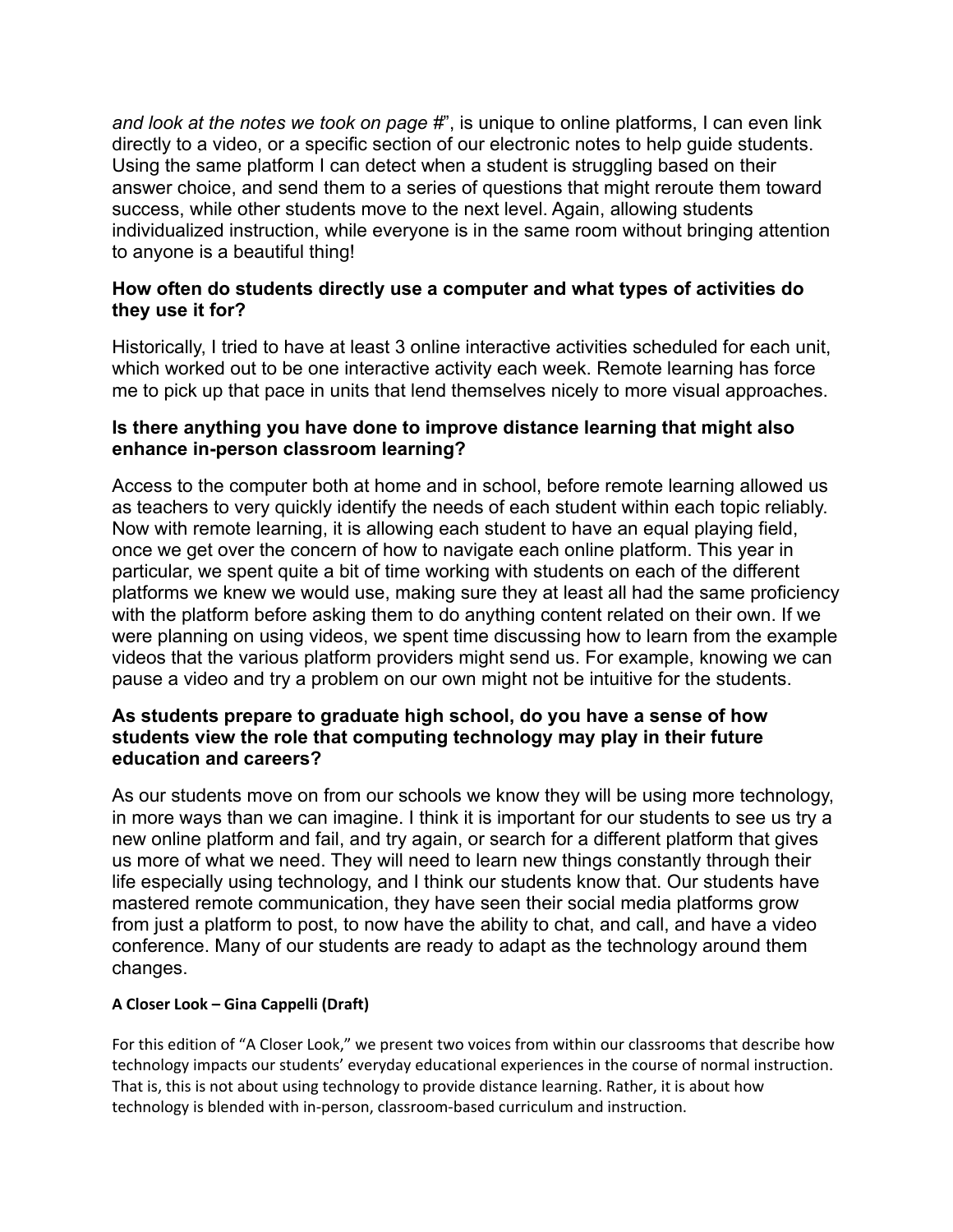#### **A CLOSER LOOK**

with Gina Cappelli, Hawley Kindergarten Teacher

#### **Please give a brief history of your time with the Newtown Public School District**

This is my 6th year teaching in Newtown! I have been part of the awesome Hawley team as a Kindergarten and First Grade teacher since I started in 2015. I currently teach Kindergarten. Prior to teaching in Newtown, I taught for 8 years at East School in New Canaan. I also have two children, Ava (Third Grade) and Jack (K) who attend HOM school.

# **How familiar are children with computing technology when they enter kindergarten? What do they think computers are used for?**

It always amazes me how much our younger students know about technology at the age of 5 when they enter Kindergarten! Understandably, they are most familiar with technology such as tablets and touch screens, rather than computers and laptops. They are VERY quick to learn though! When they come to Kindergarten I don't think many of them know what computers can do. They often talk about how their "mommy and daddy have one and use it for work emails." They are always proud and excited to work on their own device in the classroom.

#### **How has the access to computing technology changed what is taught in the classroom?**

I wouldn't say that technology has changed what is taught in the classroom as much as it has enhanced what is taught. For example, having access to devices which allow students to access various online programs such as Lexia (language arts) and IXL(math and language arts) creates a tailored learning experience for each student, as they are able to easily work at their own pace and level when they are not working with the teacher. It also provides teachers with accurate and usable data to inform my instruction.

#### **How often do students directly use a computer and what types of activities do they use it for?**

Currently the students in my class use an ipad about 3-4 times a week, typically during the language arts and math block to utilize programs such as Lexia, IXL, SeeSaw (interactive activities across a broad range